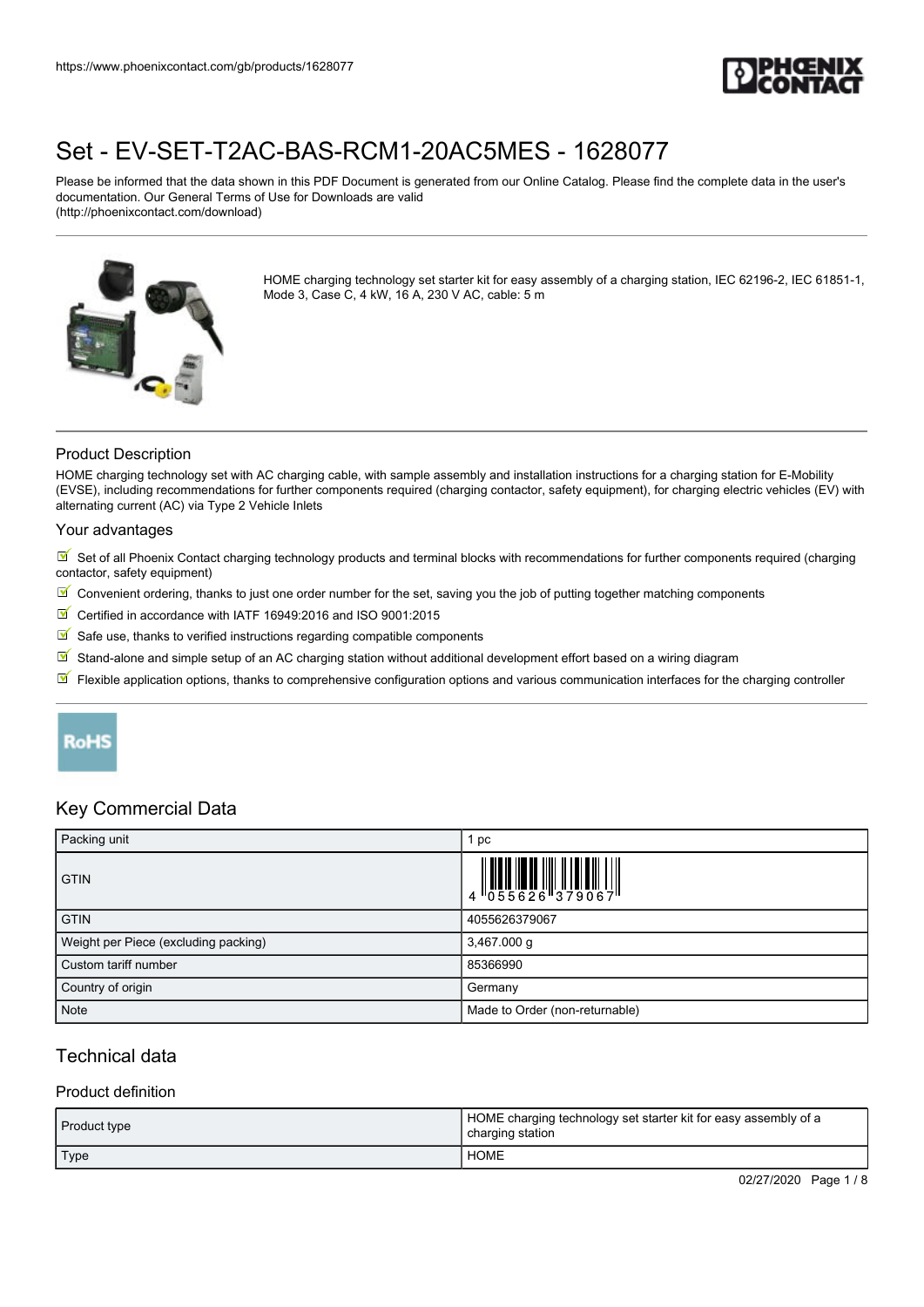

## Technical data

### Product definition

| Standards/regulations               | IEC 62196-2                                                                                                                                                                   |
|-------------------------------------|-------------------------------------------------------------------------------------------------------------------------------------------------------------------------------|
|                                     | IEC 61851-1                                                                                                                                                                   |
| Charging standard                   | Type 2                                                                                                                                                                        |
| Charging mode                       | Mode 3, Case C                                                                                                                                                                |
| <b>Note</b>                         | Set of all Phoenix Contact charging technology products and terminal<br>blocks with recommendations for further components required (charging<br>contactor, safety equipment) |
|                                     | The installation and startup of this device may only be performed by an<br>electrically skilled person. Observe the applicable national standards<br>and regulations.         |
|                                     | The individual components bear a CE marking if legally required.                                                                                                              |
| Number of supported charging points |                                                                                                                                                                               |

#### Dimensions

|--|

## Electrical properties

| Type of charging current | AC single-phase |
|--------------------------|-----------------|
| Charging power           | 3.7 kW          |
| Charge current           | 16A             |
| Charging voltage         | 230 V AC        |

### Charging technology set

| Type of charging point             | AC charging cable with Vehicle Connector, open cable end, protective<br>cap, holder (park position) |
|------------------------------------|-----------------------------------------------------------------------------------------------------|
| Charging controller                | Basic AC charging controller, preconfigured                                                         |
| Residual current monitoring module | 1-channel RCM                                                                                       |
| Wiring diagram                     | Including download of sample E-Plan                                                                 |
| Set consists of                    | 1627354 EV-T2G3C-1AC20A-5,0M2,5ESBK01                                                               |
|                                    | 1624148 EV-T2AC-PARK                                                                                |
|                                    | 1622459 EV-CC-AC1-M3-CC-SER-HS                                                                      |
|                                    | 1622450 EV-RCM-C1-AC30-DC6                                                                          |
|                                    | 3211929 PT 6-TWIN                                                                                   |
|                                    | 3211485 PT 6-TWIN BU                                                                                |
|                                    | 3211498 PT 6-TWIN-PE                                                                                |
|                                    | 3209510 PT 2,5                                                                                      |
|                                    | 3209523 PT 2,5 BU                                                                                   |
|                                    | 3209536 PT 2,5-PE                                                                                   |
|                                    | 3211861 PT 4-HESI (5X20)                                                                            |
|                                    | 3030284 FBS 2-8                                                                                     |
|                                    | 3032570 FBS 3-8 BU                                                                                  |
|                                    | 3030420 D-ST 4                                                                                      |
|                                    | 3211508 D-PT 6-TWIN                                                                                 |
|                                    | 3022276 CLIPFIX 35-5                                                                                |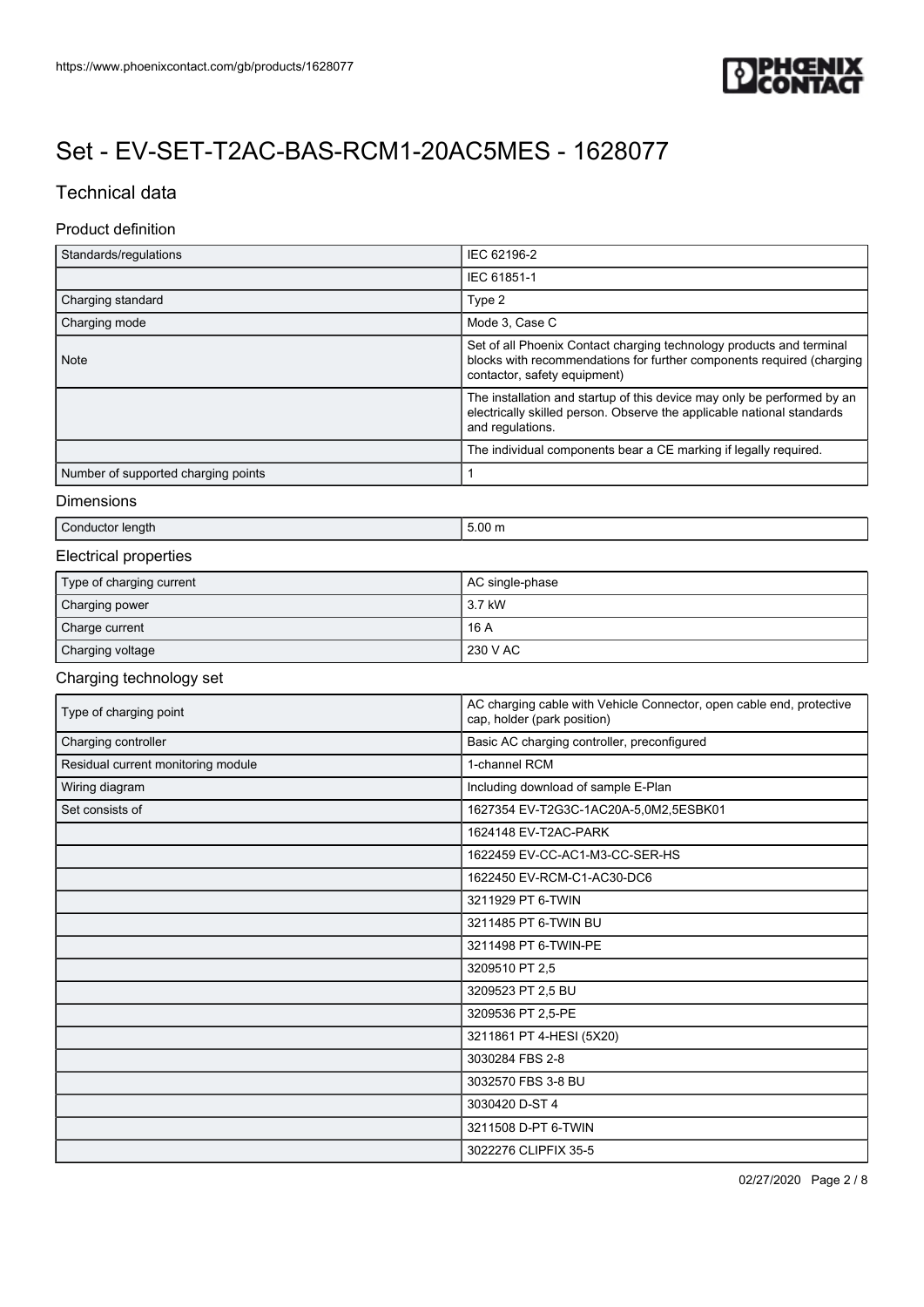

## Technical data

### Environmental Product Compliance

| I REACh SVHC | Lead 7439-92-1                                                                                         |
|--------------|--------------------------------------------------------------------------------------------------------|
| China RoHS   | Environmentally Friendly Use Period = 50                                                               |
|              | For details about hazardous substances go to tab "Downloads",<br>Category "Manufacturer's declaration" |

## Drawings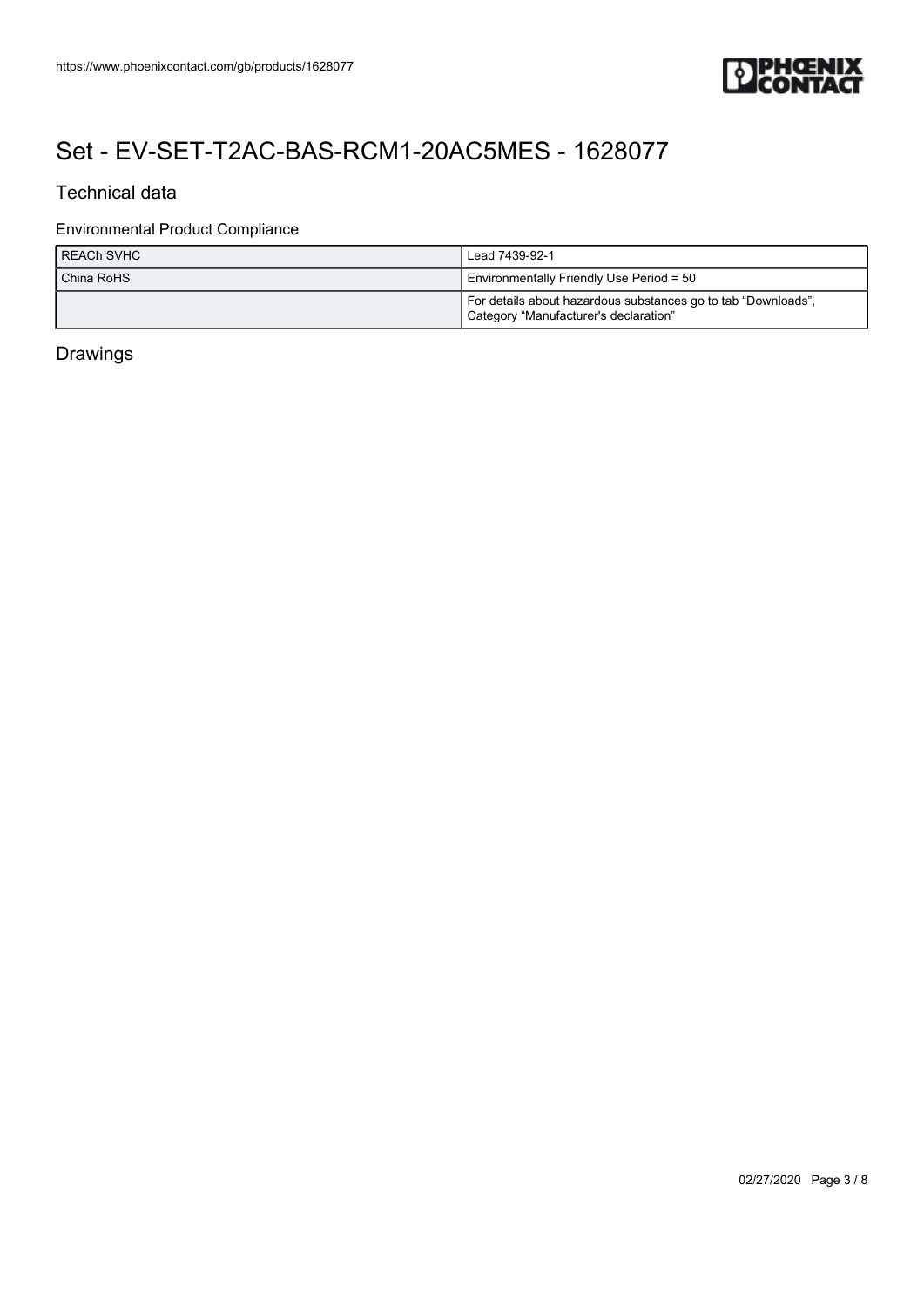



Connection diagram

Connection drawing: 1. RCM, 2. Charging controller, 3. Charging contactor, 4. RCM sensor coil, 5. Charging cable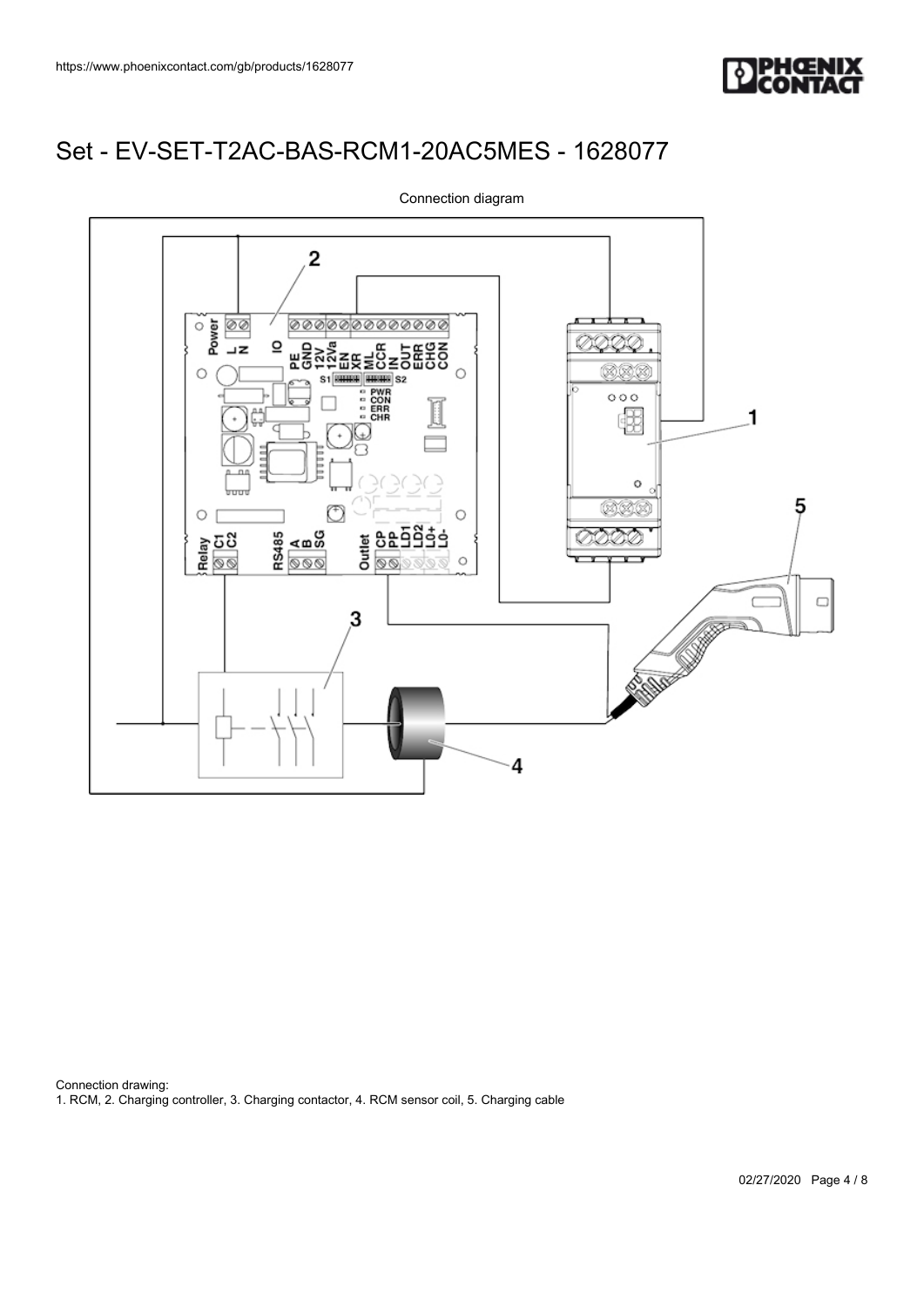

### Articles in set

[AC charging cable - EV-T2G3C-1AC20A-5,0M2,5ESBK01 - 1627354](https://www.phoenixcontact.com/gb/products/1627354)



AC charging cable, AC charging cable with Vehicle Connector, open cable end, with protective cap, C-Line black / gray, Type 2, IEC 62196-2, 20 A / 250 V (AC), design line C-Line, cable: 5 m, black, straight, mating face: black, handle area: gray

#### [Park position - EV-T2AC-PARK - 1624148](https://www.phoenixcontact.com/gb/products/1624148)



Retainer for Vehicle Connector as parking position at charging stations (EVSE), Type 2, IEC 62196-2, Front mounting

[AC charging controller - EV-CC-AC1-M3-CC-SER-HS - 1622459](https://www.phoenixcontact.com/gb/products/1622459)



The EV-CC-AC1-M3-CBC-SER-HS charging controller with housing for DIN rail mounting is used for charging electric vehicles at 3-phase AC networks according to IEC 61851-1, Mode 3. Optimized for charging stations with permanently mounted Vehicle Connector. All charging functions and comprehensive configuration settings are already integrated.

[Differential current monitoring - EV-RCM-C1-AC30-DC6 - 1622450](https://www.phoenixcontact.com/gb/products/1622450)



The residual current module is used for AC and DC residual current detection in AC charging points. The higher-level safety equipment (e.g., residual current circuit breaker) is protected against potential DC residual currents. A 1 or 2 channel product version is available.

[Feed-through terminal block - PT 6-TWIN - 3211929](https://www.phoenixcontact.com/gb/products/3211929)



Feed-through terminal block, nom. voltage: 1000 V, nominal current: 41 A, connection method: Push-in connection, number of connections: 3, cross section: 0.5 mm² - 10 mm², AWG: 20 - 8, width: 8.2 mm, height: 42.2 mm, color: gray, mounting type: NS 35/7,5, NS 35/15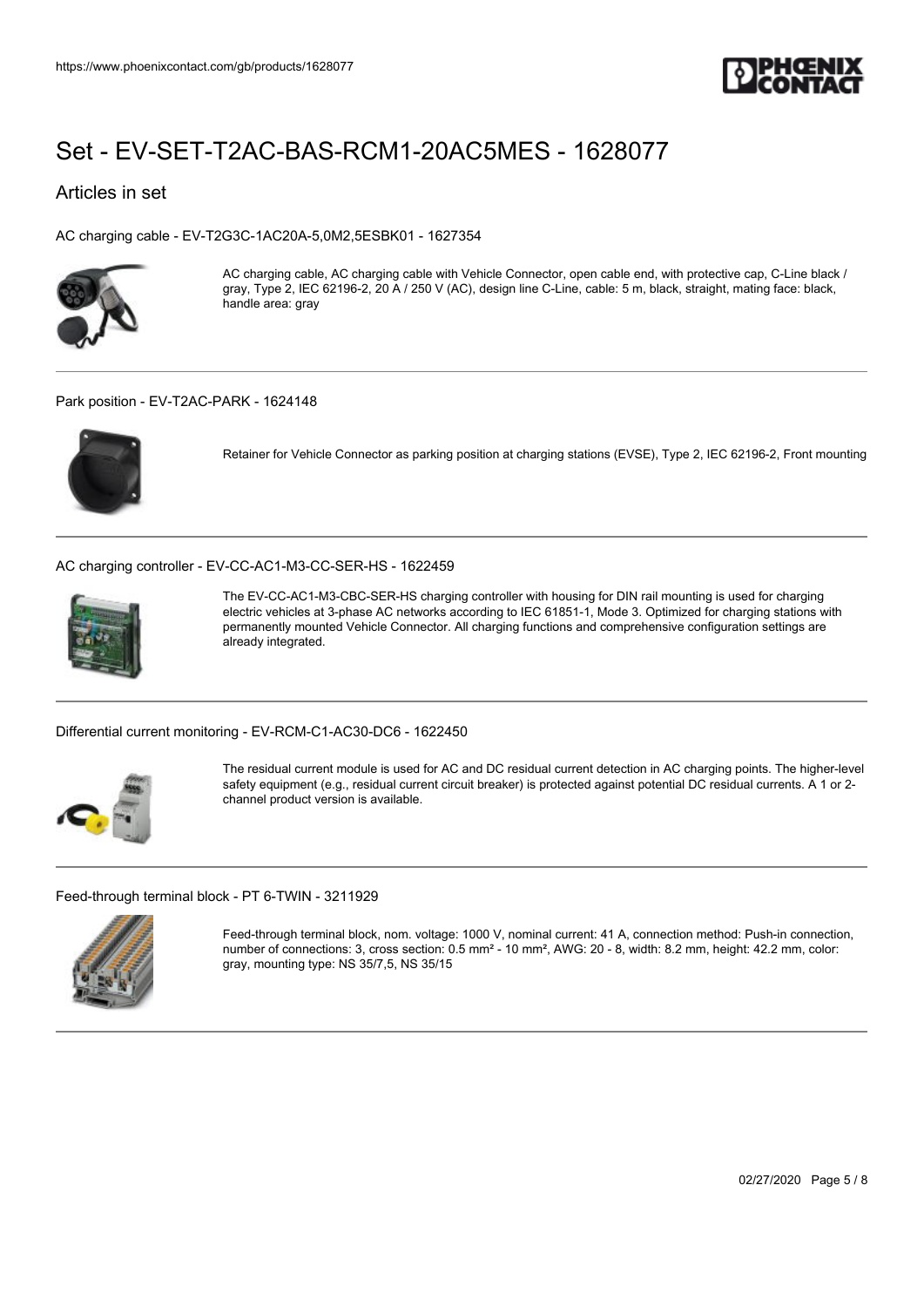

### Articles in set

[Feed-through terminal block - PT 6-TWIN BU - 3211485](https://www.phoenixcontact.com/gb/products/3211485)



Feed-through terminal block, nom. voltage: 1000 V, nominal current: 41 A, connection method: Push-in connection, number of connections: 3, cross section: 0.5 mm² - 10 mm², AWG: 20 - 8, width: 8.2 mm, height: 42.2 mm, color: blue, mounting type: NS 35/7,5, NS 35/15

#### [Ground modular terminal block - PT 6-TWIN-PE - 3211498](https://www.phoenixcontact.com/gb/products/3211498)



Ground modular terminal block, connection method: Push-in connection, number of connections: 3, cross section: 0.5 mm² - 10 mm², AWG: 20 - 8, width: 8.2 mm, height: 42.2 mm, color: green-yellow, mounting type: NS 35/7,5, NS 35/15

[Feed-through terminal block - PT 2,5 - 3209510](https://www.phoenixcontact.com/gb/products/3209510)



Feed-through terminal block, nom. voltage: 800 V, nominal current: 24 A, connection method: Push-in connection, number of connections: 2, number of positions: 1, cross section: 0.14 mm² - 4 mm², AWG: 26 - 12, width: 5.2 mm, height: 35.3 mm, color: gray, mounting type: NS 35/7,5, NS 35/15

[Feed-through terminal block - PT 2,5 BU - 3209523](https://www.phoenixcontact.com/gb/products/3209523)



Feed-through terminal block, nom. voltage: 800 V, nominal current: 24 A, connection method: Push-in connection, number of connections: 2, number of positions: 1, cross section: 0.14 mm² - 4 mm², AWG: 26 - 12, width: 5.2 mm, height: 35.3 mm, color: blue, mounting type: NS 35/7,5, NS 35/15

[Ground modular terminal block - PT 2,5-PE - 3209536](https://www.phoenixcontact.com/gb/products/3209536)



Ground modular terminal block, connection method: Push-in connection, number of connections: 2, cross section: 0.14 mm² - 4 mm², AWG: 26 - 12, width: 5.2 mm, height: 35.3 mm, color: green-yellow, mounting type: NS 35/7,5, NS 35/15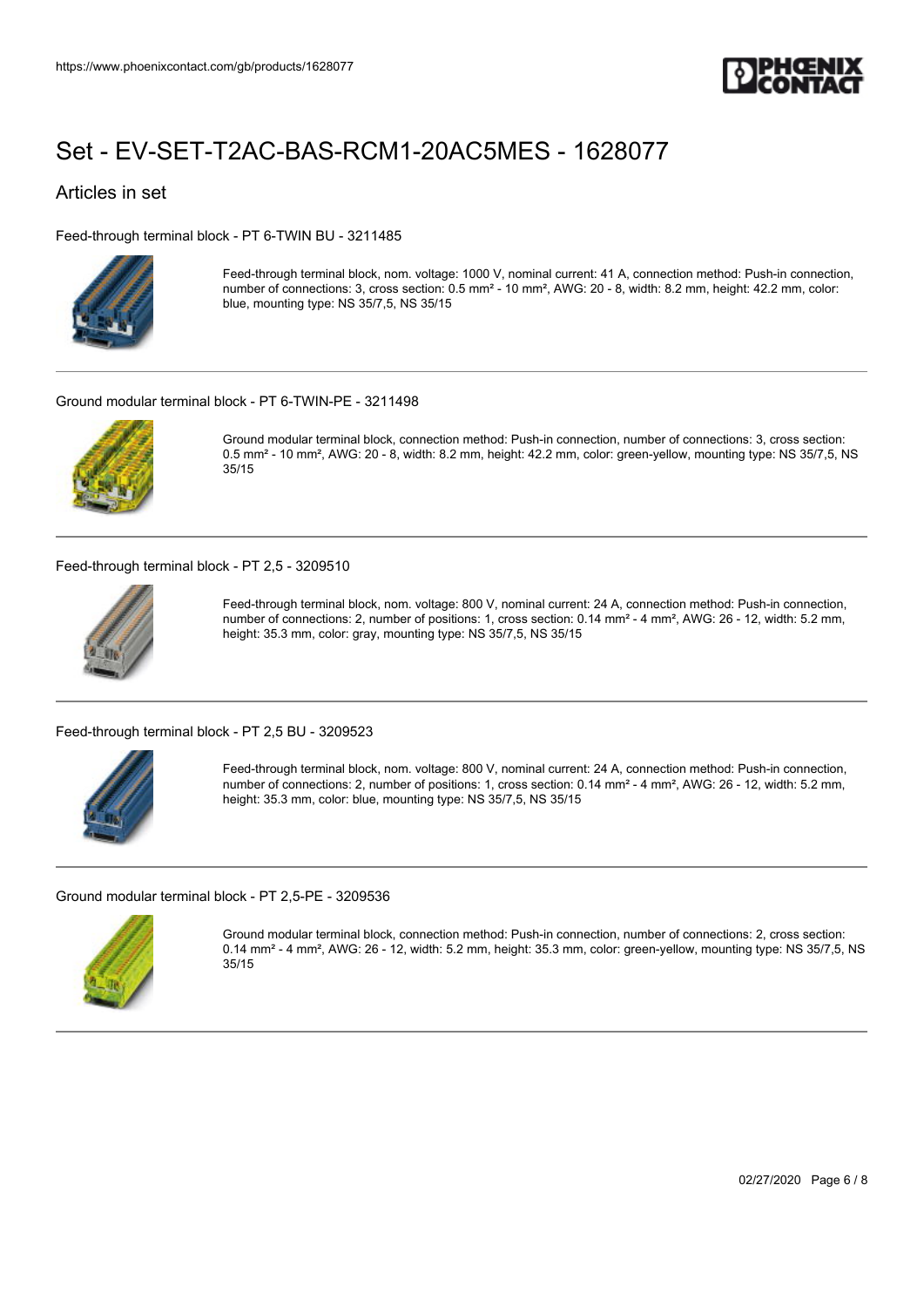

### Articles in set

[Fuse modular terminal block - PT 4-HESI \(5X20\) - 3211861](https://www.phoenixcontact.com/gb/products/3211861)



Fuse modular terminal block, fuse type: Glass / ceramics / ..., connection method: Push-in connection, cross section: 0.2 mm²- 6 mm², AWG: 24 - 10, nominal current: 6.3 A, nom. voltage: 500 V, width: 6.2 mm, fuse type: G / 5 x 20, mounting type: NS 35/7,5, NS 35/15, color: black

#### [Plug-in bridge - FBS 2-8 - 3030284](https://www.phoenixcontact.com/gb/products/3030284)



Plug-in bridge, pitch: 8.2 mm, width: 14.7 mm, number of positions: 2, color: red

[Plug-in bridge - FBS 3-8 BU - 3032570](https://www.phoenixcontact.com/gb/products/3032570)



Plug-in bridge, pitch: 8.2 mm, width: 22.9 mm, number of positions: 3, color: blue

[End cover - D-ST 4 - 3030420](https://www.phoenixcontact.com/gb/products/3030420)



End cover, length: 55.9 mm, width: 2.2 mm, height: 29 mm, color: gray

[End cover - D-PT 6-TWIN - 3211508](https://www.phoenixcontact.com/gb/products/3211508)



End cover, length: 74 mm, width: 2.2 mm, height: 36 mm, color: gray

02/27/2020 Page 7 / 8